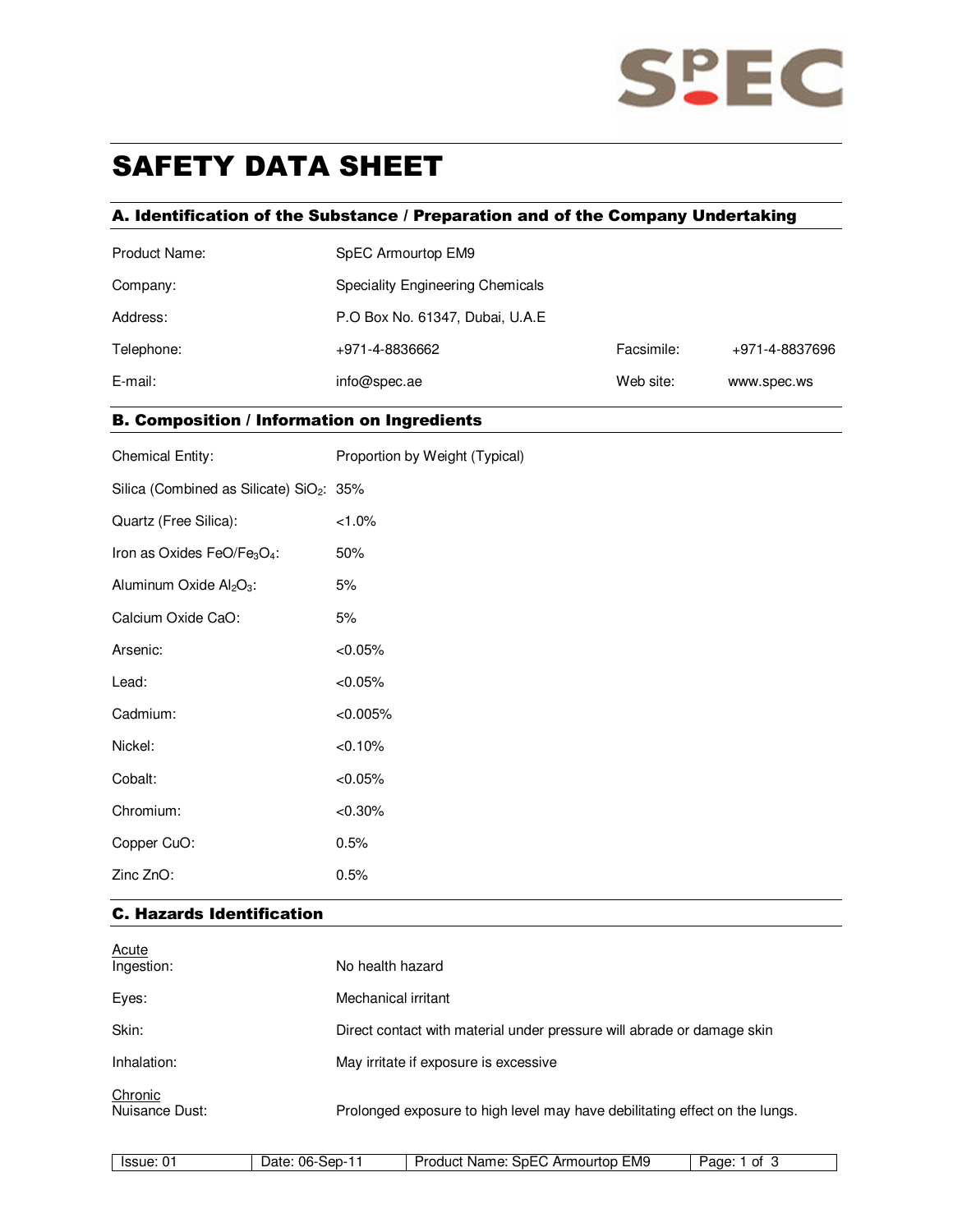#### D. First Aid Measures

| Eyes:                        | Remove foreign body; flush with water                           |  |  |
|------------------------------|-----------------------------------------------------------------|--|--|
| Skin:                        | Clean and dress open wounds                                     |  |  |
| Inhalation:                  | Move to fresh air                                               |  |  |
| Ingestion:                   | Not applicable                                                  |  |  |
| <b>First Aid Facilities:</b> | General first aid equipment for treatment of cuts and abrasion. |  |  |
| Advice to Doctor:            | Not applicable                                                  |  |  |

## E. Fire Fighting Measures

No data available

#### F. Accidental Release Measures

As with any dust there is the potential for a dust explosion and thus ventilation should be such that goods

### G. Handling and Storage

No special storage

## H. Exposure Controls / Personal Protection

Quartz (respirable) 0.1 mg/m $3$  (8 hour TWA) Inspirable Dust 10 mg/m<sup>3</sup> (8 hour TWA)

| <b>Engineering Controls:</b> | Ensure ventilation is adequate to maintain dust exposure below the exposure<br>standard for personnel adjacent to the grit blasting area.              |  |
|------------------------------|--------------------------------------------------------------------------------------------------------------------------------------------------------|--|
|                              | If ventilation is not adequate use wet blasting technique or enclose blasting area.                                                                    |  |
| Personal Protection:         | Operator must wear an airline respirator of a type complying with OSHA, a hood<br>or helmet, a jacket or protection suit and hand and foot protection. |  |
| Flammability:                | Not flammable under conditions of use.                                                                                                                 |  |

## I. Physical and Chemical Properties

| Appearance:                                       | <b>Black Granular Solid</b> |                                  |              |
|---------------------------------------------------|-----------------------------|----------------------------------|--------------|
| Flash Point (°C):                                 | Not relevant                |                                  |              |
| Boiling Point / Melting Point (°C):               | Not relevant                |                                  |              |
| Flammability Limits (%):                          | Not relevant                |                                  |              |
| Vapour Pressure<br>(Pascals or mm of Hg at 25°C): | Not relevant                |                                  |              |
| Solubility in Water (g/L):                        | Non-soluble                 |                                  |              |
| <b>Other Properties</b><br>Hardness:              | 8 Mohs                      |                                  |              |
| Chlorides:                                        | $<$ 25ppm                   |                                  |              |
|                                                   |                             |                                  |              |
| Issue: 01                                         | Date: 6-Sep-11              | Product Name: SpEC Armourtop EM9 | Page: 2 of 3 |